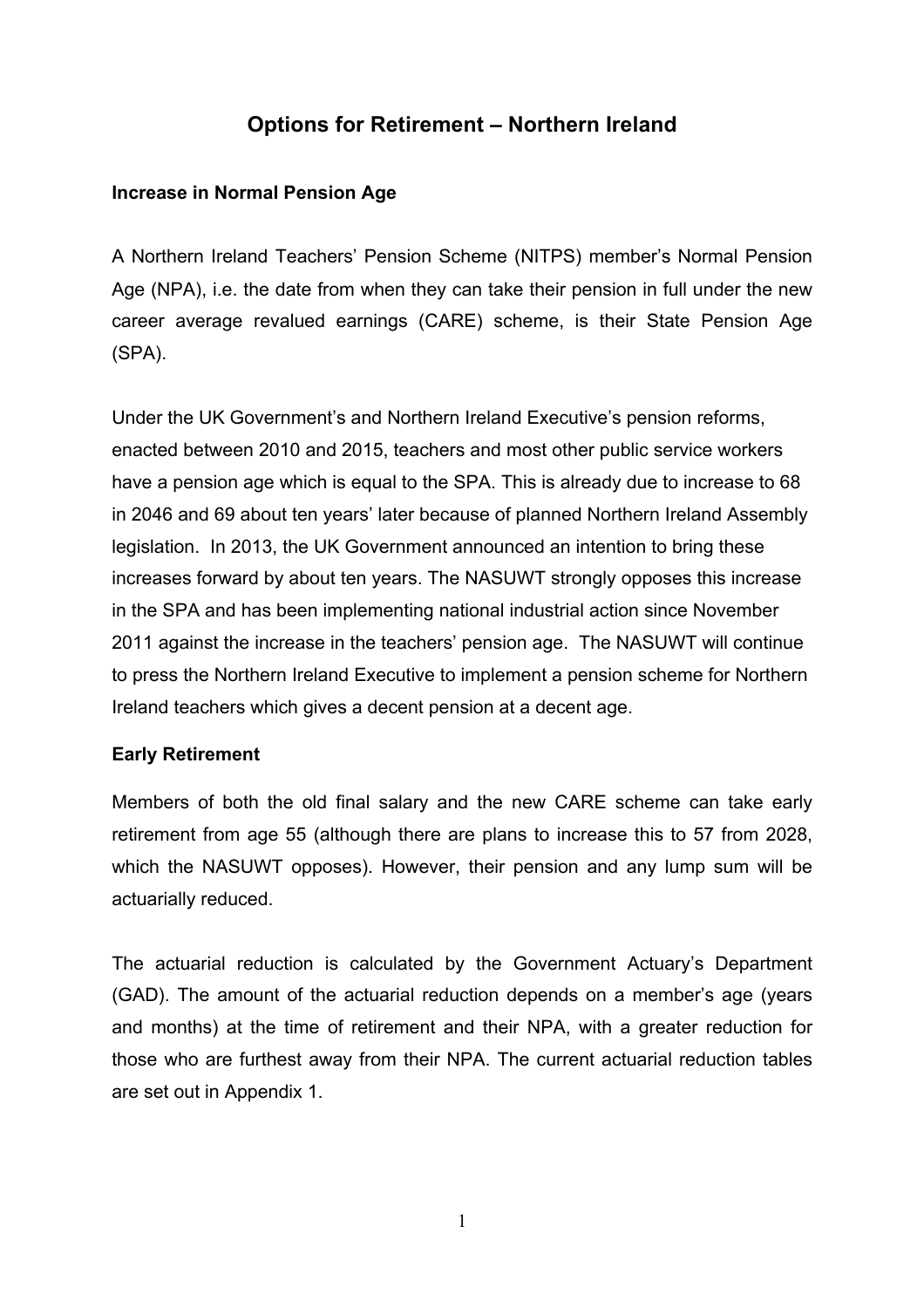Protected members and tapered members who have not transitioned to the new CARE scheme may take early retirement from the final salary scheme. Appendix 2 sets out, for illustrative purposes, the impact of actuarial reduction on three levels of final salary pension in payment. Members are advised to contact the Department of Education Northern Ireland (DENI) for a more definitive projection of the actuarial reduction of their pension in payment.

### **Premature Retirement**

NITPS members may be eligible for premature retirement if they are over the age of 55, employed on a permanent contract, have at least two years of reckonable service and their employer decides to terminate their employment by granting them redundancy or the efficient discharge of the employer's function.

The decision to grant premature retirement will be made by the employer as it would pay the cost of any pension and lump sum relating to premature retirement, with the NITPS paying the balance. The NASUWT argued for a change in the reformed NITPS Regulations, so that all teachers being made redundant between the NITPS minimum pension age and their NPA would be entitled to early retirement without actuarial reduction, with the costs met by the employer making the redundancy. This was refused by the Northern Ireland Executive.

The amount paid by an employer to avoid a pension being actuarially reduced is known as mandatory premature retirement compensation. This differs from discretionary retirement compensation which takes the form of added years of pensionable service.

Transition members who have service under both the final salary and CARE scheme would have to take their benefits at the same time and therefore they would be eligible to receive compensation on both sets of pensionable service.

 $\mathfrak{D}$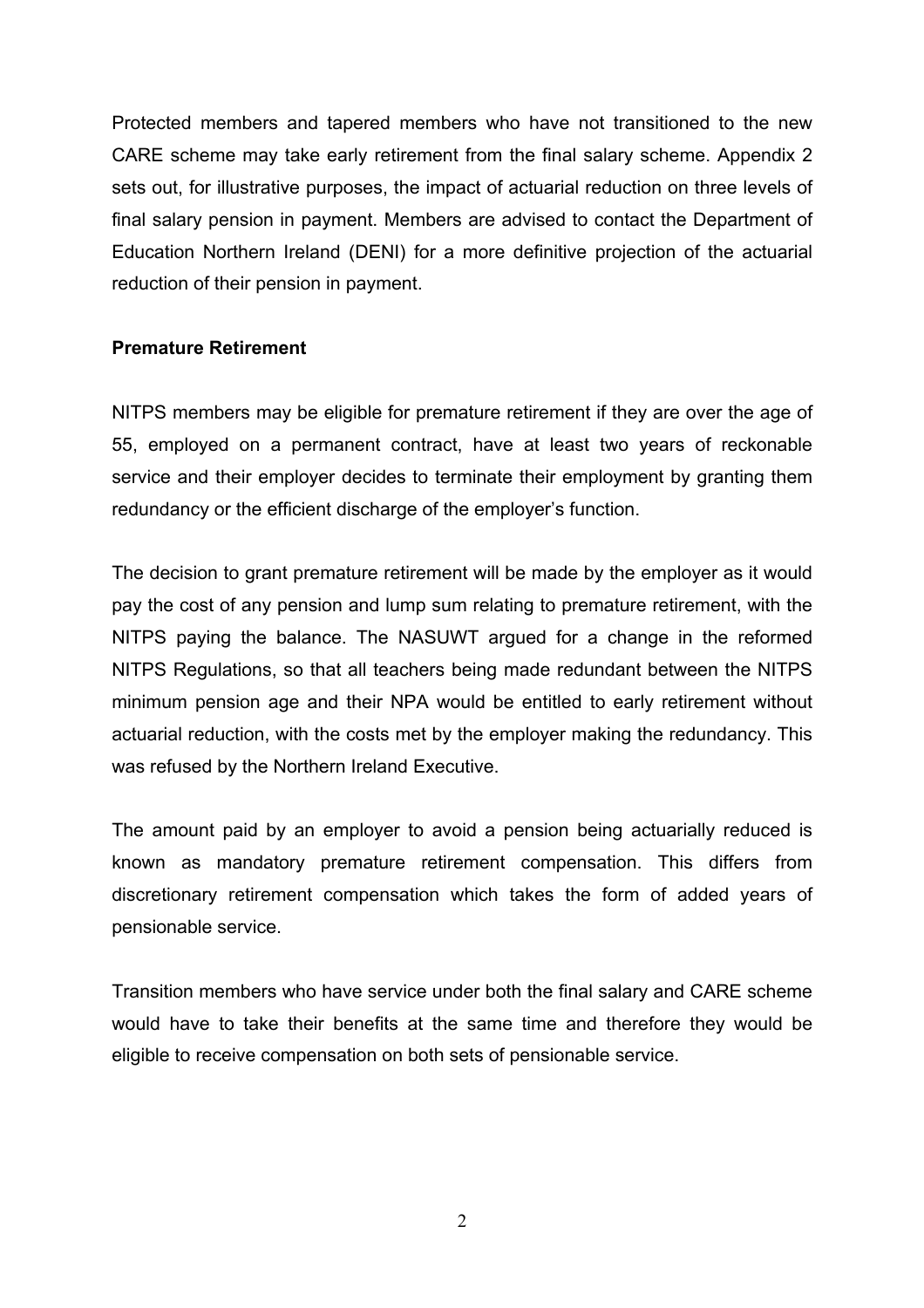#### **Phased Retirement**

If NITPS members are over 55 years of age, they can choose to take part of their pension benefits whilst remaining in pensionable service and also contribute to further pension under the phased retirement option. Phased retirement allows for a more managed transition from work to full retirement by enabling teachers to continue to remain in the profession whilst drawing up to 75% of their benefits.

In order to be eligible for the phased retirement facility, members must undergo a 20% reduction in their pensionable salary compared with the previous six months. This may be achieved by reducing their working hours or because they have taken up a post of less responsibility. Any new employment will have to be taken within six months of leaving previous employment and the application must be made within three months of the salary reduction taking effect.

The arrangement will need to be agreed with the employer who will need to certify the 20% salary reduction and complete part of the application to access phased retirement.

Protected members who have only final salary service are entitled to take two phased retirements under the final salary scheme before finally retiring and members under the CARE scheme (new, transition and tapered members who have transitioned into the CARE scheme) are able to take three phased retirements (two before 60) until they finally retire. Also, members who have service in both the final salary and CARE schemes have the option to take different proportions of their benefits for phased retirement purposes.

#### **Re-employment - abatement**

Members of the CARE scheme are permitted to take retirement from the scheme and receive their pension and lump sum (if applicable) and, if they wish to do so, take up re-employment without it affecting their teachers' pension. They are not subject to abatement rules.

3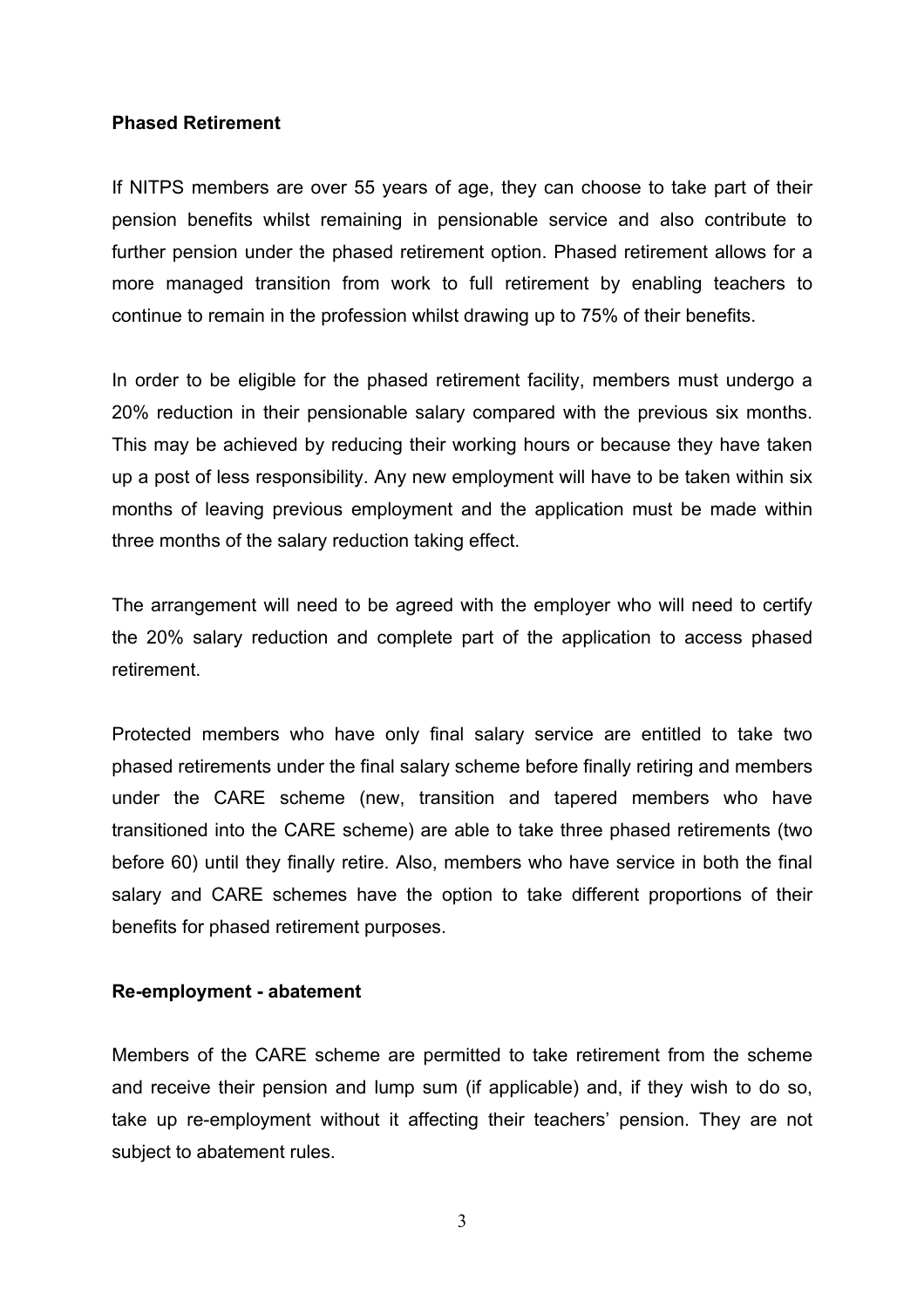Teachers may wish to retire early and remain in the profession as a casual or supply teacher. Teachers will therefore be permitted to rejoin the CARE scheme and begin to accrue CARE pension. Alternatively, teachers can take up another job elsewhere after taking their retirement pension at their NPA, without any subsequent reemployment affecting their teachers' pension.

However, the normal abatement rules continue to apply to protected and tapered members who retire from the final salary scheme.

Under the current final salary pension scheme, if an NITPS pensioner takes their full pension (without any actuarial reduction) and takes up re-employment after retirement, then their pension may be affected if the pension plus the new salary exceeds the NITPS member's salary of reference (the highest salary in the average salary period, as calculated at retirement).

The earnings limit is the amount an NITPS member can earn without their pension being reduced or surrendered. The earnings limit is calculated by deducting the annual rate of pension from the pensioner's index linked salary of reference.

To avoid any overpayment of pension and subsequent recovery of sums by the DENI for any overpayment, members of the scheme are advised to inform the DENI immediately if they take up any teaching employment, by completing a certificate of re-employment, to avoid any recovery for overpayments at a later date.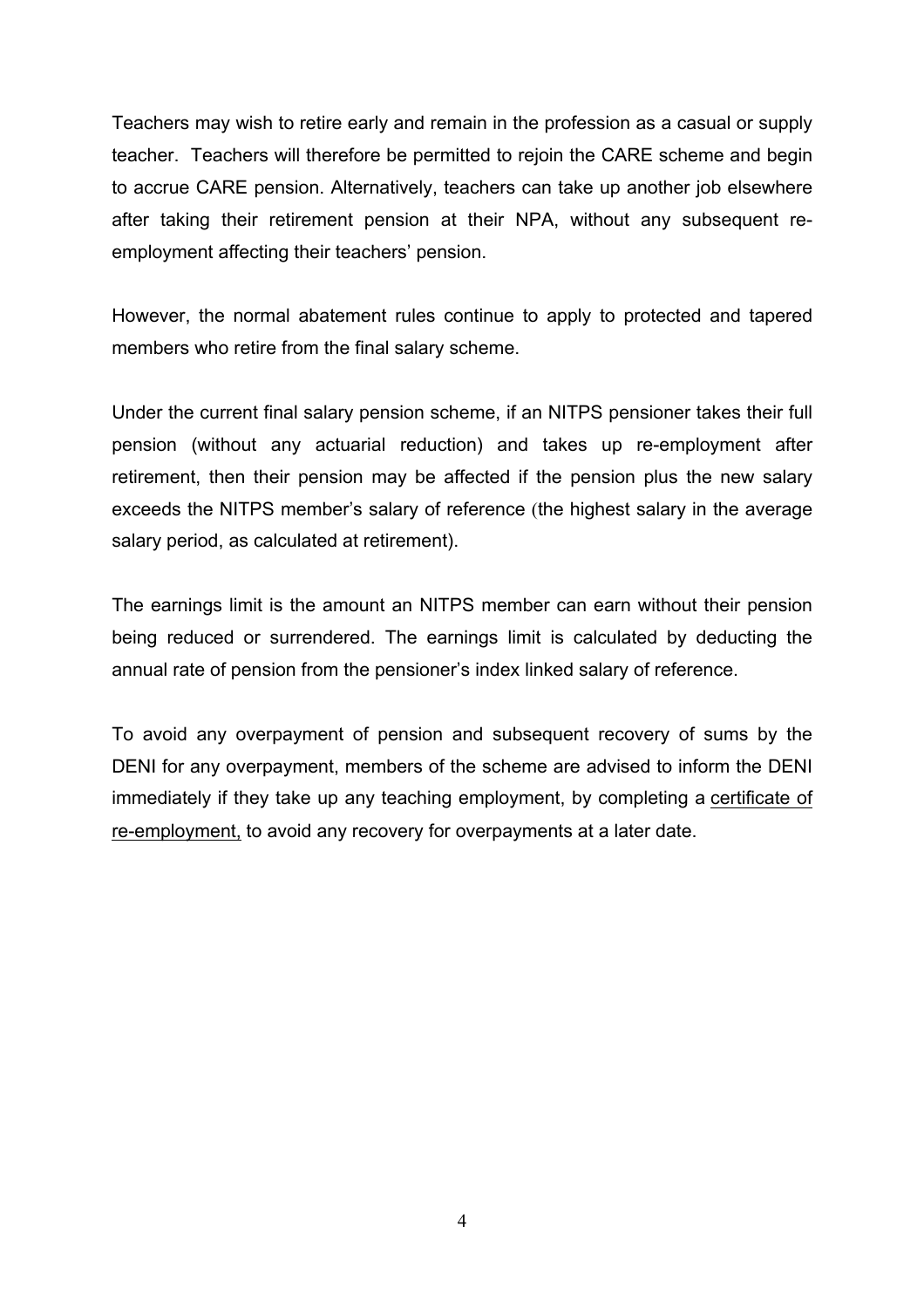## **Appendix 1**

### **Early retirement actuarial adjustment tables for final salary scheme members.**

1. Pension and lump sum factors for NPA 60 members from age 55 to 59 years and 11 months (complete months).

| Age |       |       |       | J     |       |       |       |       | 8     | 9     | 10    |       |
|-----|-------|-------|-------|-------|-------|-------|-------|-------|-------|-------|-------|-------|
| 55  | 0.794 | 0.797 | 0.8   | 0.803 | 0.806 | 0.809 | 0.812 | 0.815 | 0.818 | 0.821 | 0.824 | 0.827 |
| 56  | 0.83  | 0.834 | 0.837 | 0.84  | 0.843 | 0.847 | 0.85  | 0.853 | 0.856 | 0.86  | 0.863 | 0.866 |
| 57  | 0.869 | 0.873 | 0.876 | 0.88  | 0.883 | 0.887 | 0.89  | 0.894 | 0.897 | 0.9   | 0.904 | 0.907 |
| 58  | 0.911 | 0.915 | 0.918 | 0.922 | 0.926 | 0.929 | 0.933 | 0.937 | 0.94  | 0.944 | 0.948 | 0.951 |
| 59  | 0.955 | 0.959 | 0.963 | 0.967 | 0.971 | 0.975 | 0.979 | 0.982 | 0.986 | 0.99  | 0.994 | 0.998 |

2. Pension and lump sum factors for NPA 65 members from age 55 to 64 years and 11 months (complete months).

| Age | 0     |       | 2     | 3     | 4     | 5     | 6     |       | 8     | 9     | 10    | 11    |
|-----|-------|-------|-------|-------|-------|-------|-------|-------|-------|-------|-------|-------|
| 55  | 0.613 | 0.616 | 0.618 | 0.62  | 0.623 | 0.625 | 0.627 | 0.63  | 0.632 | 0.635 | 0.637 | 0.639 |
| 56  | 0.642 | 0.644 | 0.647 | 0.649 | 0.652 | 0.654 | 0.657 | 0.66  | 0.662 | 0.665 | 0.667 | 0.67  |
| 57  | 0.672 | 0.675 | 0.678 | 0.68  | 0.683 | 0.686 | 0.688 | 0.691 | 0.694 | 0.696 | 0.699 | 0.702 |
| 58  | 0.705 | 0.707 | 0.71  | 0.713 | 0.716 | 0.719 | 0.722 | 0.725 | 0.728 | 0.73  | 0.733 | 0.736 |
| 59  | 0.739 | 0.742 | 0.745 | 0.748 | 0.751 | 0.754 | 0.757 | 0.76  | 0.764 | 0.767 | 0.77  | 0.773 |
| 60  | 0.776 | 0.779 | 0.782 | 0.786 | 0.789 | 0.792 | 0.795 | 0.799 | 0.802 | 0.805 | 0.809 | 0.812 |
| 61  | 0.815 | 0.819 | 0.822 | 0.826 | 0.829 | 0.833 | 0.836 | 0.84  | 0.843 | 0.847 | 0.85  | 0.854 |
| 62  | 0.857 | 0.861 | 0.865 | 0.868 | 0.872 | 0.876 | 0.88  | 0.883 | 0.887 | 0.891 | 0.895 | 0.898 |
| 63  | 0.902 | 0.906 | 0.91  | 0.914 | 0.918 | 0.922 | 0.926 | 0.93  | 0.934 | 0.938 | 0.942 | 0.946 |
| 64  | 0.95  | 0.955 | 0.959 | 0.963 | 0.968 | 0.972 | 0.976 | 0.981 | 0.985 | 0.989 | 0.994 | 0.998 |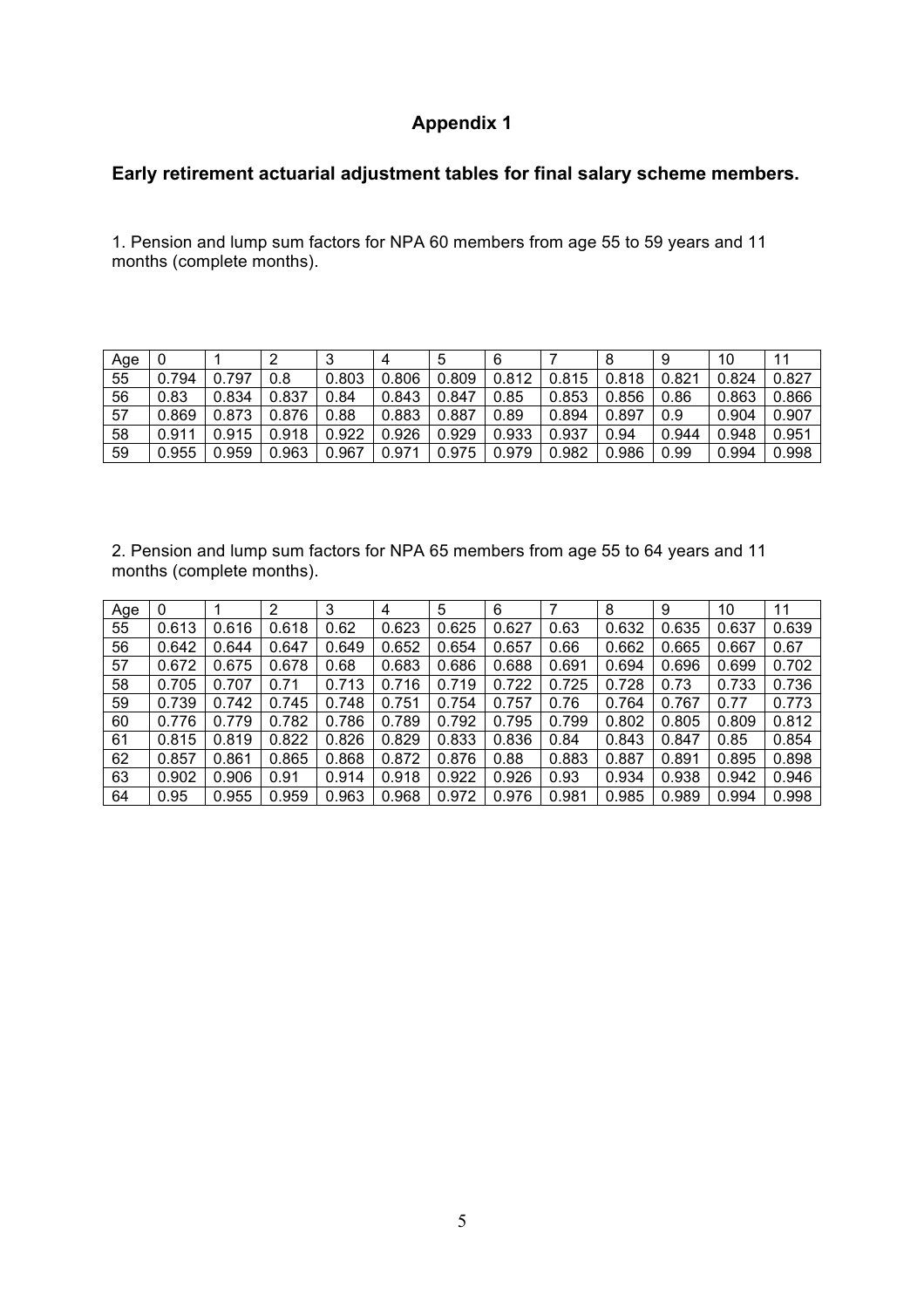Appendix 2

Early retirement and loss in pension value due to actuarial reduction) for final salary scheme members )

| <b>NPA 60</b> | £7,500) | Loss p.a. | £10,000) | Loss $p.a.$ ) |         | £15,000   Loss p.a. $]$ |
|---------------|---------|-----------|----------|---------------|---------|-------------------------|
| Age 60        | £7,500  | £0        | £10,000  | £0            | £15,000 | £0                      |
| <b>Age 59</b> | £7,163  | £338      | £9,550   | £450          | £14,325 | £675                    |
| <b>Age 57</b> | £6,518  | £983      | £8,690   | £1,310        | £13,035 | £1,965                  |
| <b>Age 55</b> | £5,955  | £1,545    | £7,940   | £2,060        | £11,910 | £3,090                  |

| <b>NPA 65</b> |        | £7,500 Loss p.a. ) £10,000 Loss p.a. ) £15,000 Loss p.a. |         |        |         |        |
|---------------|--------|----------------------------------------------------------|---------|--------|---------|--------|
| Age 65        | £7,500 | £0                                                       | £10,000 | £0     | £15,000 | £0     |
| Age 63        | £6,765 | £735                                                     | £9,020  | £980   | £13,530 | £1,470 |
| Age 60        | £5,820 | £1,680                                                   | £7,760  | £2,240 | £11,640 | £3,360 |
| <b>Age 55</b> | £4,598 | £2,903                                                   | £6,130  | £3,870 | £9,195  | £5,805 |